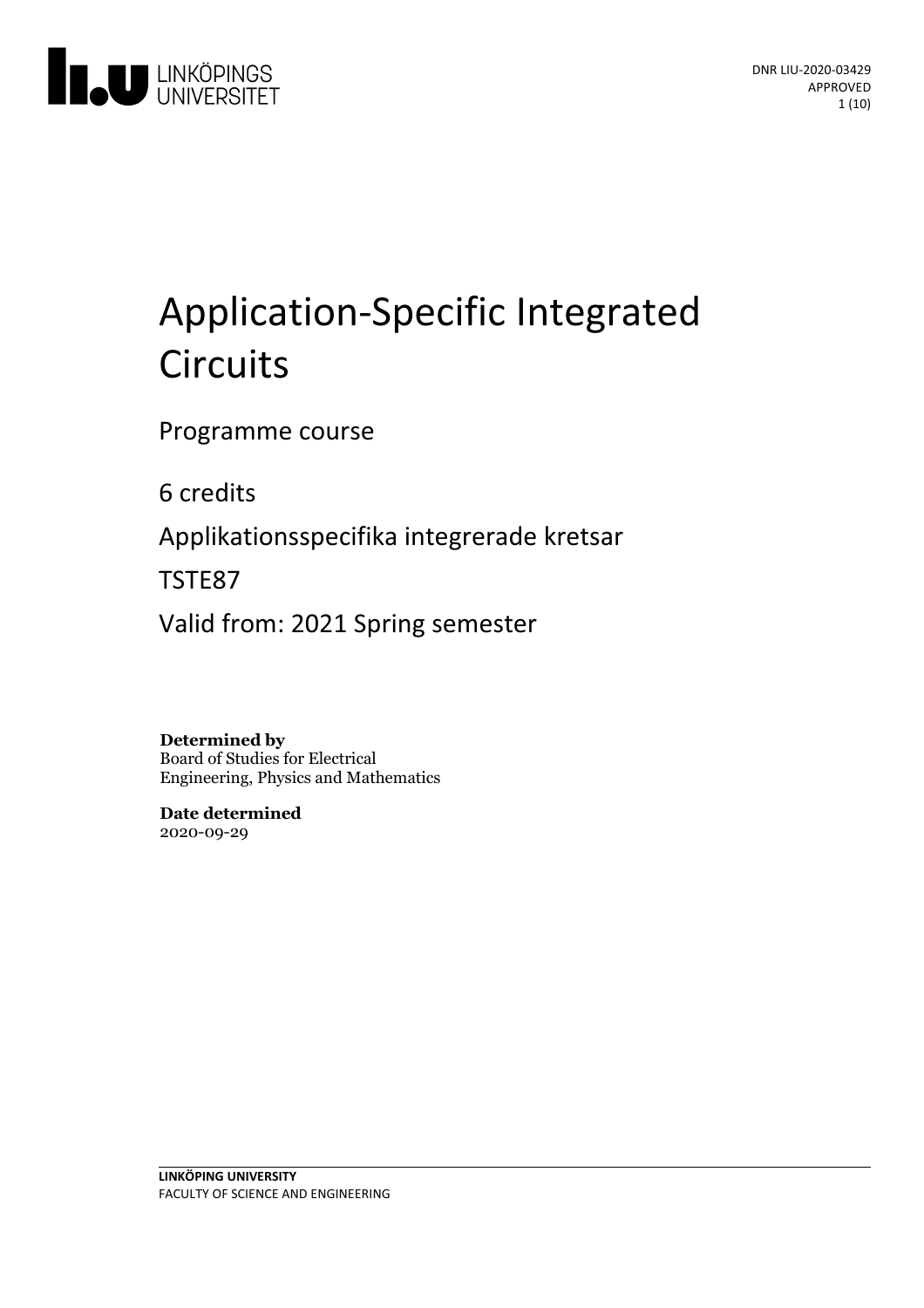# Main field of study

Computer Science and Engineering, Electrical Engineering

Course level

Second cycle

# Advancement level

A1X

# Course offered for

- Master's Programme in Electronics Engineering
- Computer Science and Engineering, M Sc in Engineering
- $\bullet$  Electronics Design Engineering, M Sc in Engineering
- Applied Physics and Electrical Engineering International, M Sc in Engineering
- Applied Physics and Electrical Engineering, M Sc in Engineering

# Prerequisites

Basic courses in digital circuits

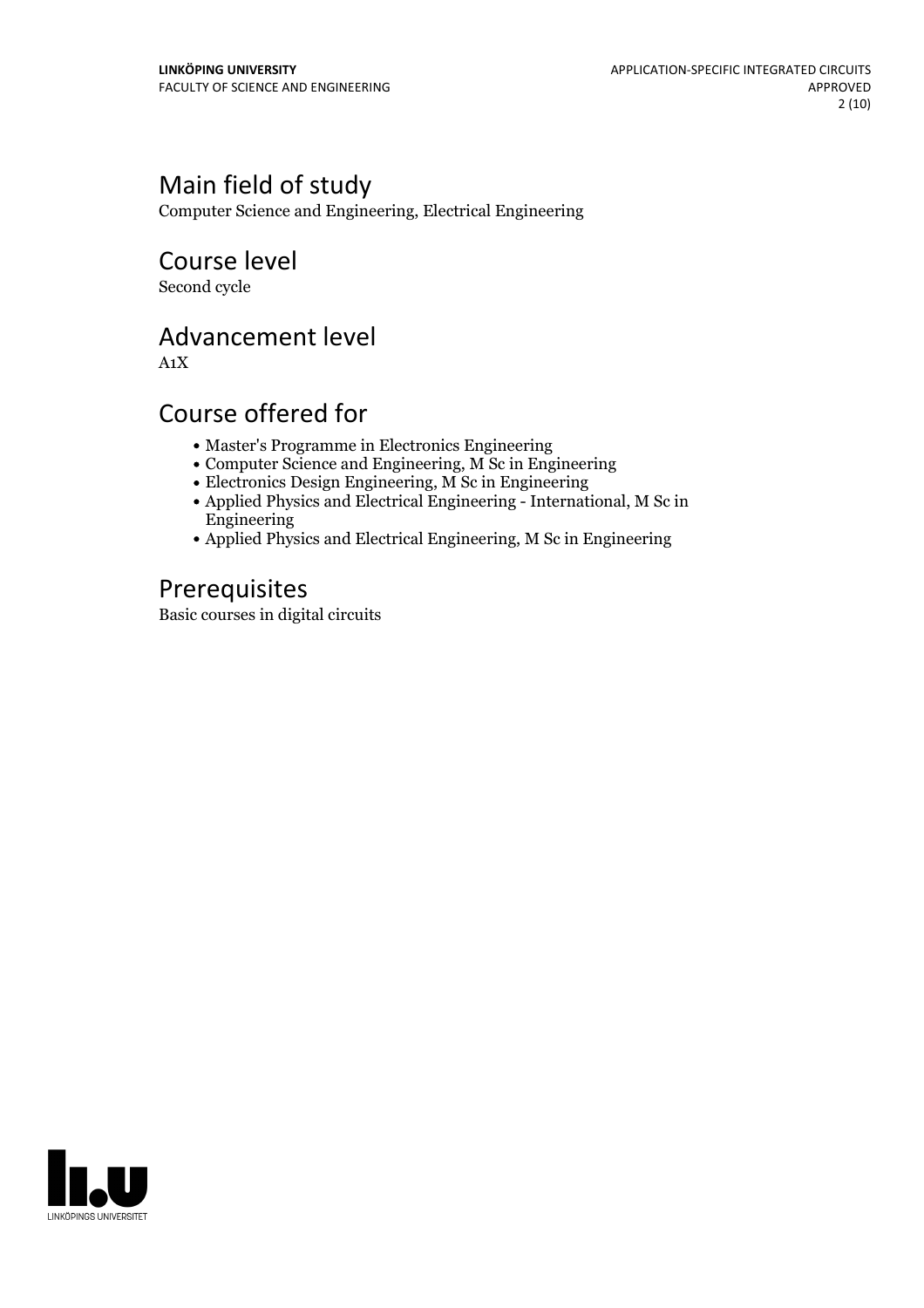# Intended learning outcomes

General methods and principles used for designing and implementing application specific integrated circuits are presented. The emphasis is put on a systematic design methodology going from system specification down to complete integrated circuit. After completing the course you are expected to be able to:

- Analyze computational properties of signal processing algorithms
- Determine resource requirements for implementation of signal processing algorithms
- Determine the suitability of different types of architectures for implementation of signal processing algorithms
- Synthesize nearly optimal architectures
- Realize and evaluate different types of processing elements

As parts of the course the student is expected to be able to:

- Determine limits on the obtainable data rate
- Determine a computational order of operations
- Compute the latency and execution time of operations and determine the impact of these properties
- Determine computational graphs and optimize schedules
- Define and analyze different types of optimality in parts of the design flow
- Determine and optimize resource allocation and resource assignment
- Synthesize and analyze different architectures for signal processing systems
- Realize different types of processing elements using different arithemtic styles

### Course content

System design and implementation using VLSI-technology or FPGA-technology of some signal processing applications, e.g., digital filters, FFT, and DCT. System specification, system architecture, analysis of computing properties of DSP algorithms. Synthesis of optimal DSP architectures. Conventional implementation methodologies. Processing elements and arithmetic. Implementation aspects.

# Teaching and working methods

The course consists of lectures, exercises, computer and laboratory exercises.

### Examination

| LAB <sub>1</sub> | Laboratory Work                  | 1.5 credits | U.G        |
|------------------|----------------------------------|-------------|------------|
| TEN <sub>1</sub> | Written Examination              | 4.5 credits | U, 3, 4, 5 |
| MUN1             | <b>Optional Oral Examination</b> | o credits   | U.G        |
| MUN2             | <b>Optional Oral Examination</b> | o credits   | U.G        |

MUN1 and MUN2 are optional oral examinations that might give bonus credits on the written examination.

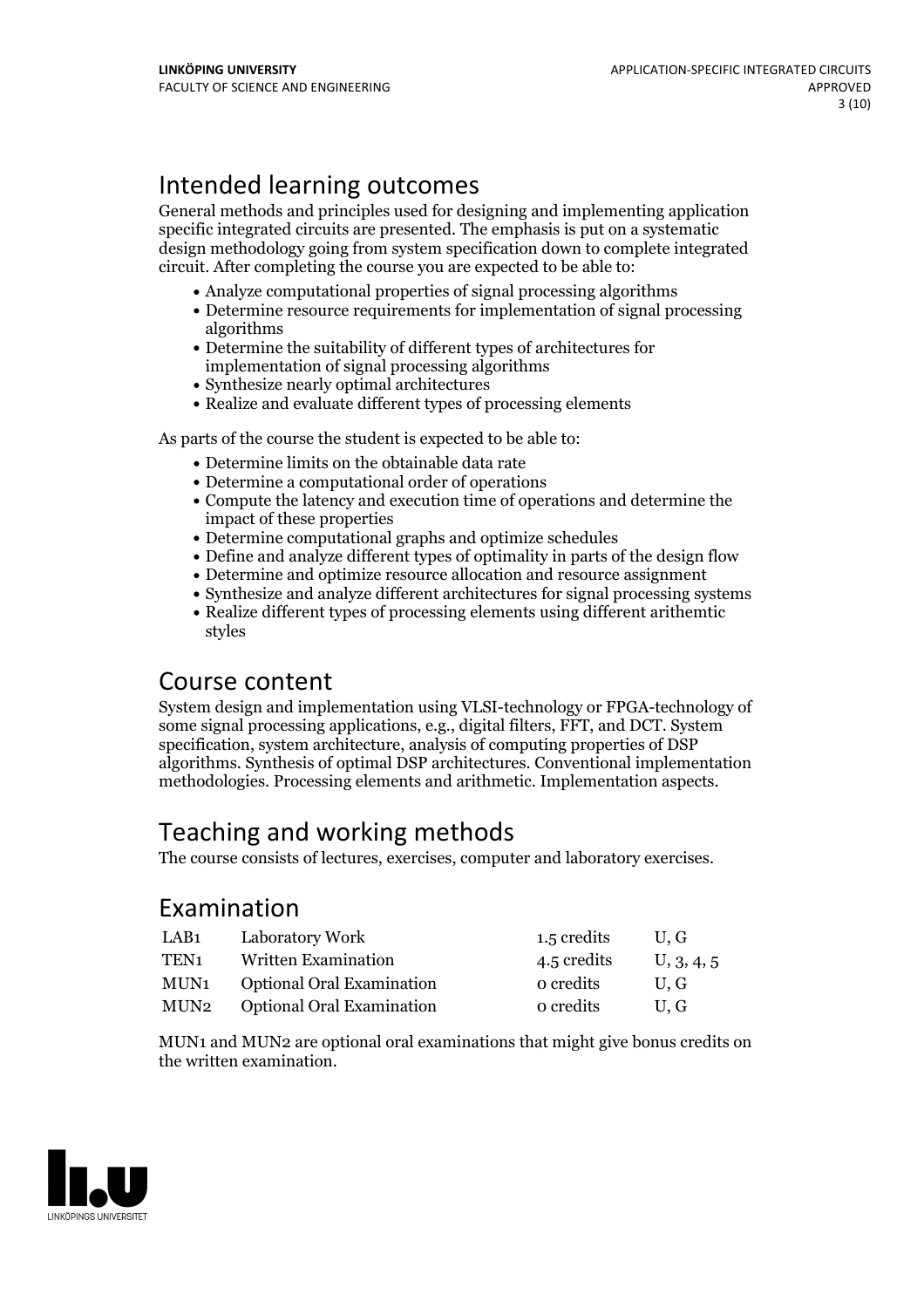### Grades

Four-grade scale, LiU, U, 3, 4, 5

# Other information

### **About teaching and examination language**

The teaching language is presented in the Overview tab for each course. The examination language relates to the teaching language as follows:

- If teaching language is Swedish, the course as a whole or in large parts, is taught in Swedish. Please note that although teaching language is Swedish, parts of the course could be given in English. Examination language is
- Swedish.<br>• If teaching language is Swedish/English, the course as a whole will be taught in English if students without prior knowledge of the Swedish language participate. Examination language is Swedish or English
- (depending on teaching language).<br>• If teaching language is English, the course as a whole is taught in English.<br>Examination language is English.

### **Other**

The course is conducted in a manner where both men's and women's

The planning and implementation of a course should correspond to the course syllabus. The course evaluation should therefore be conducted with the course syllabus as a starting point.

# Department

Institutionen för systemteknik

# Director of Studies or equivalent

Anders Nilsson

Examiner

Oscar Gustafsson

### Course website and other links

<http://www.isy.liu.se/en/edu/kurs/TSTE87/>

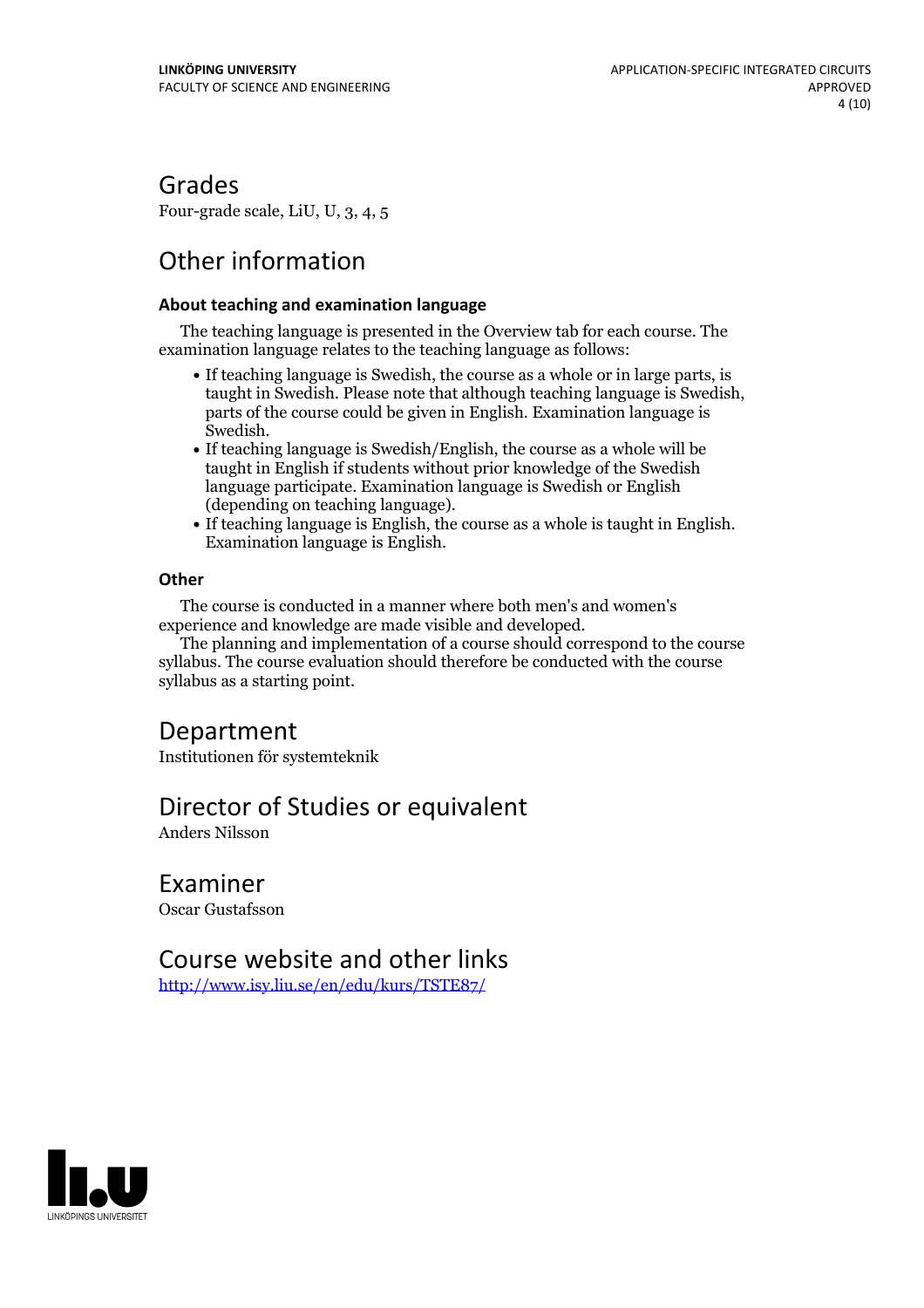# Education components

Preliminary scheduled hours: 68 h Recommended self-study hours: 92 h

# Course literature

Wanhammar, L: DSP Integrated Circuits, Academic Press, 1999. ISBN 0127345302.

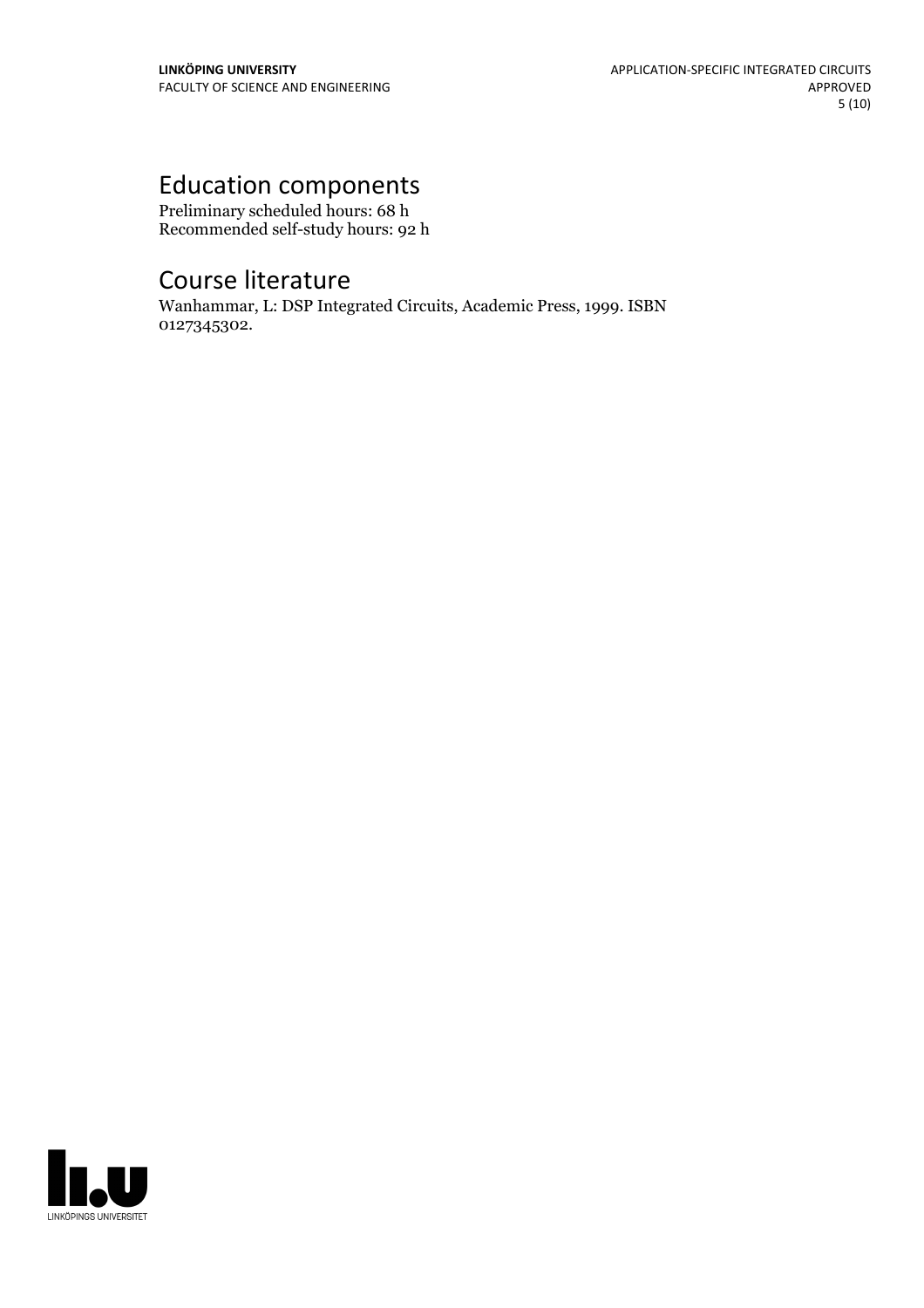# **Common rules**

### **Course syllabus**

A syllabus must be established for each course. The syllabus specifies the aim and contents of the course, and the prior knowledge that a student must have in order to be able to benefit from the course.

### **Timetabling**

Courses are timetabled after a decision has been made for this course concerning its assignment to a timetable module.

### **Interrupting a course**

The vice-chancellor's decision concerning regulations for registration, deregistration and reporting results (Dnr LiU-2015-01241) states that interruptions in study are to be recorded in Ladok. Thus, all students who do not participate in a course for which they have registered must record the interruption, such that the registration on the course can be removed. Deregistration from <sup>a</sup> course is carried outusing <sup>a</sup> web-based form: https://www.lith.liu.se/for-studenter/kurskomplettering?l=en.

### **Cancelled courses**

Courses with few participants (fewer than 10) may be cancelled or organised in a manner that differs from that stated in the course syllabus. The Dean is to deliberate and decide whether a course is to be cancelled or changed from the course syllabus.

### **Guidelines relatingto examinations and examiners**

For details, see Guidelines for education and examination for first-cycle and second-cycle education at Linköping University, Dnr LiU-2019-00920 (http://styrdokument.liu.se/Regelsamling/VisaBeslut/917592).

An examiner must be employed as a teacher at LiU according to the LiU Regulations for Appointments, Dnr LiU-2017-03931 (https://styrdokument.liu.se/Regelsamling/VisaBeslut/622784). For courses in second-cycle, the following teachers can be appointed as examiner: Professor (including Adjunct and Visiting Professor), Associate Professor (including Adjunct), Senior Lecturer (including Adjunct and Visiting Senior Lecturer), Research Fellow, or Postdoc. For courses in first-cycle, Assistant Lecturer (including Adjunct and Visiting Assistant Lecturer) can also be appointed as examiner in addition to those listed for second-cycle courses. In exceptional cases, a Part-time Lecturer can also be appointed as an examiner at both first- and second cycle, see Delegation of authority for the Board of Faculty of Science and Engineering.

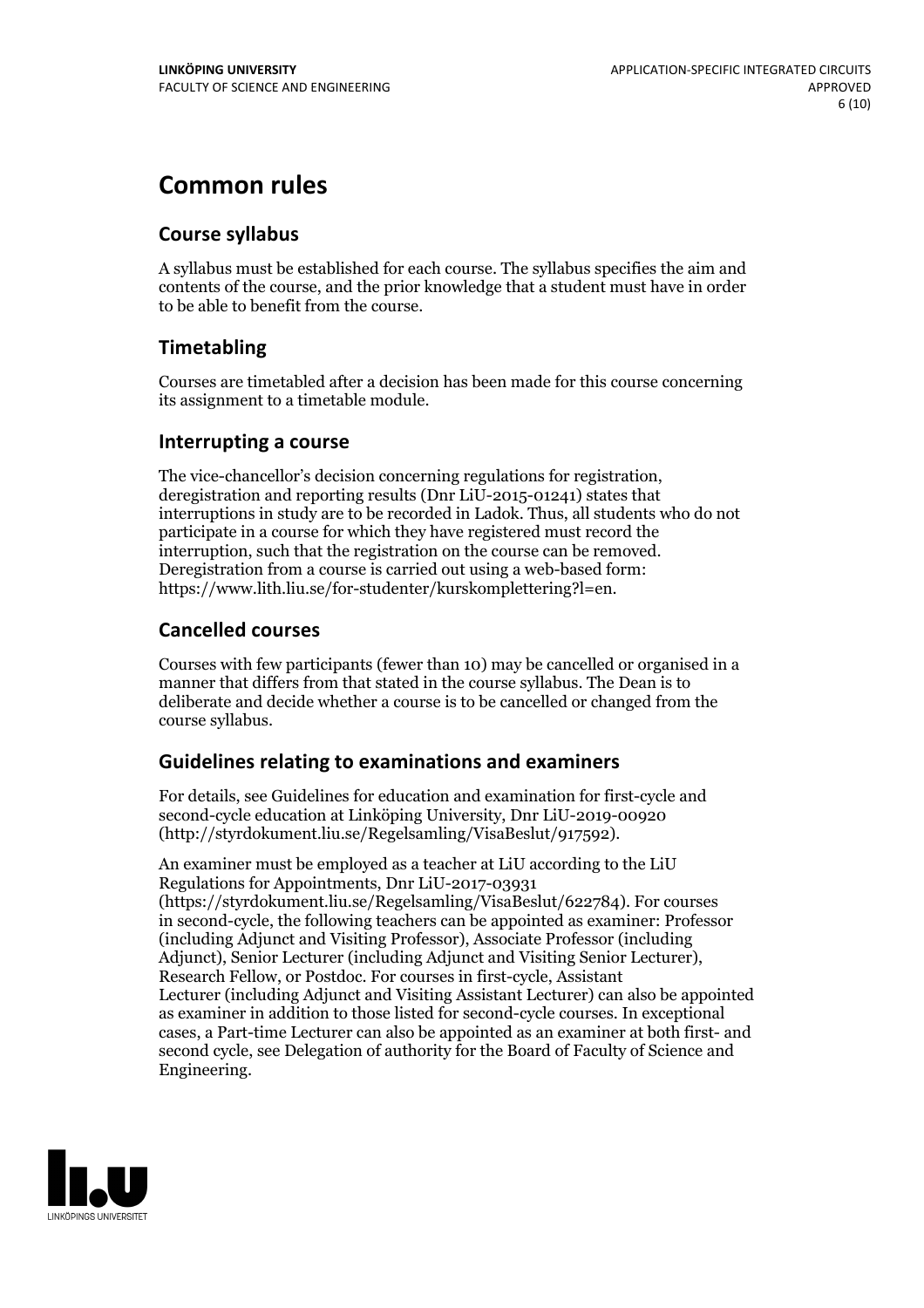### **Forms of examination**

### **Principles for examination**

Written and oral examinations and digital and computer-based examinations are held at least three times a year: once immediately after the end of the course, once in August, and once (usually) in one of the re-examination periods. Examinations held at other times are to follow a decision of the board of studies.

Principles for examination scheduling for courses that follow the study periods:

- courses given in VT1 are examined for the first time in March, with re-examination in June and August
- courses given in VT2 are examined for the first time in May, with re-examination in August and October
- courses given in HT1 are examined for the first time in October, with re-examination in January and August
- courses given in HT2 are examined for the first time in January, with re-examination in March and in August.

The examination schedule is based on the structure of timetable modules, but there may be deviations from this, mainly in the case of courses that are studied and examined for several programmes and in lower grades (i.e. 1 and 2).

Examinations for courses that the board of studies has decided are to be held in alternate years are held three times during the school year in which the course is given according to the principles stated above.

Examinations for courses that are cancelled orrescheduled such that they are not given in one or several years are held three times during the year that immediately follows the course, with examination scheduling that corresponds to the scheduling that was in force before the course was cancelled or rescheduled.

When a course is given for the last time, the regular examination and two re-<br>examinations will be offered. Thereafter, examinations are phased out by offering three examinations during the following academic year at the same times as the examinations in any substitute course. If there is no substitute course, three examinations will be offered during re-examination periods during the following academic year. Other examination times are decided by the board of studies. In all cases above, the examination is also offered one more time during the academic year after the following, unless the board of studies decides otherwise.

If a course is given during several periods of the year (for programmes, or on different occasions for different programmes) the board or boards of studies determine together the scheduling and frequency of re-examination occasions.

### **Retakes of other forms of examination**

Regulations concerning retakes of other forms of examination than written examinations and digital and computer-based examinations are given in the LiU guidelines for examinations and examiners, http://styrdokument.liu.se/Regelsamling/VisaBeslut/917592.

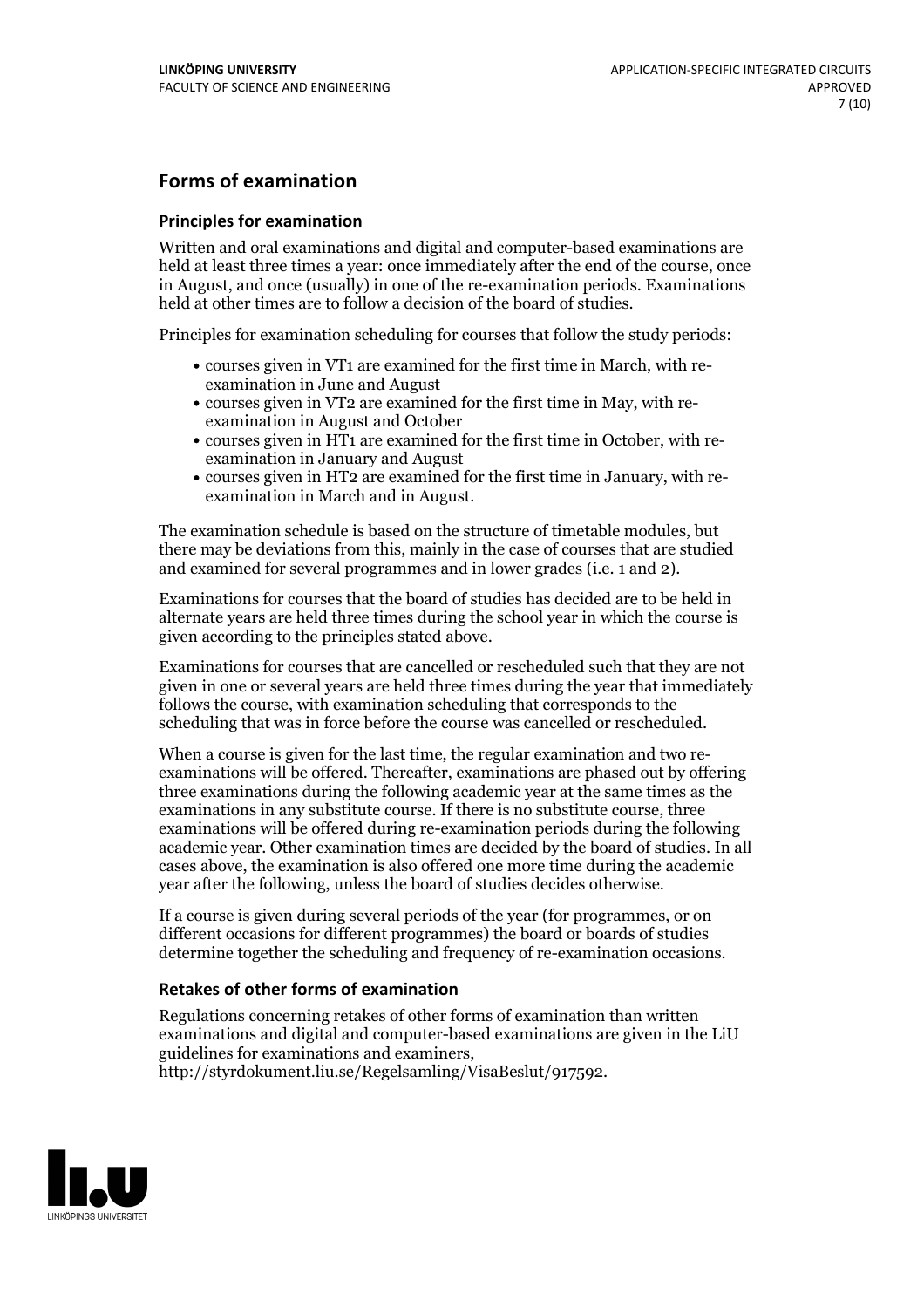### **Registration for examination**

Until January 31 2021, the following applies according to previous guidelines: In order to take an written, digital or computer-based examination student must register in advance at the Student Portal during the registration period, which Candidates are informed of the location of the examination by email, four days in advance. Students who have not registered for an examination run the risk of being refused admittance to the examination, if space is not available.

From February 1 2021, new guidelines applies for registration for written, digital or computer-based examination, Dnr LiU-2020-02033 (https://styrdokument.liu.se/Regelsamling/VisaBeslut/622682).

Symbols used in the examination registration system:

\*\* denotes that the examination is being given for the penultimate time.

\* denotes that the examination is being given for the last time.

### **Code of conduct for students during examinations**

Details are given in a decision in the university's rule book: http://styrdokument.liu.se/Regelsamling/VisaBeslut/622682.

### **Retakes for higher grade**

Students at the Institute of Technology at LiU have the right to retake written examinations and digital and computer-based examinations in an attempt to achieve a higher grade. This is valid for all examination components with code "TEN", "DIT" and "DAT". The same right may not be exercised for other examination components, unless otherwise specified in the course syllabus.

A retake is not possible on courses that are included in an issued degree diploma.

### **Grades**

The grades that are preferably to be used are Fail (U), Pass (3), Pass not without distinction  $(4)$  and Pass with distinction  $(5)$ .

- Grades U, 3, 4, 5 are to be awarded for courses that have written or digital examinations.<br>• Grades Fail (U) and Pass (G) may be awarded for courses with a large
- degree of practical components such as laboratory work, project work and
- $\bullet$  Grades Fail (U) and Pass (G) are to be used for degree projects and other independent work.

### **Examination components**

The following examination components and associated module codes are used at the Faculty of Science and Engineering:

Grades U, 3, 4, 5 are to be awarded for written examinations (TEN) and

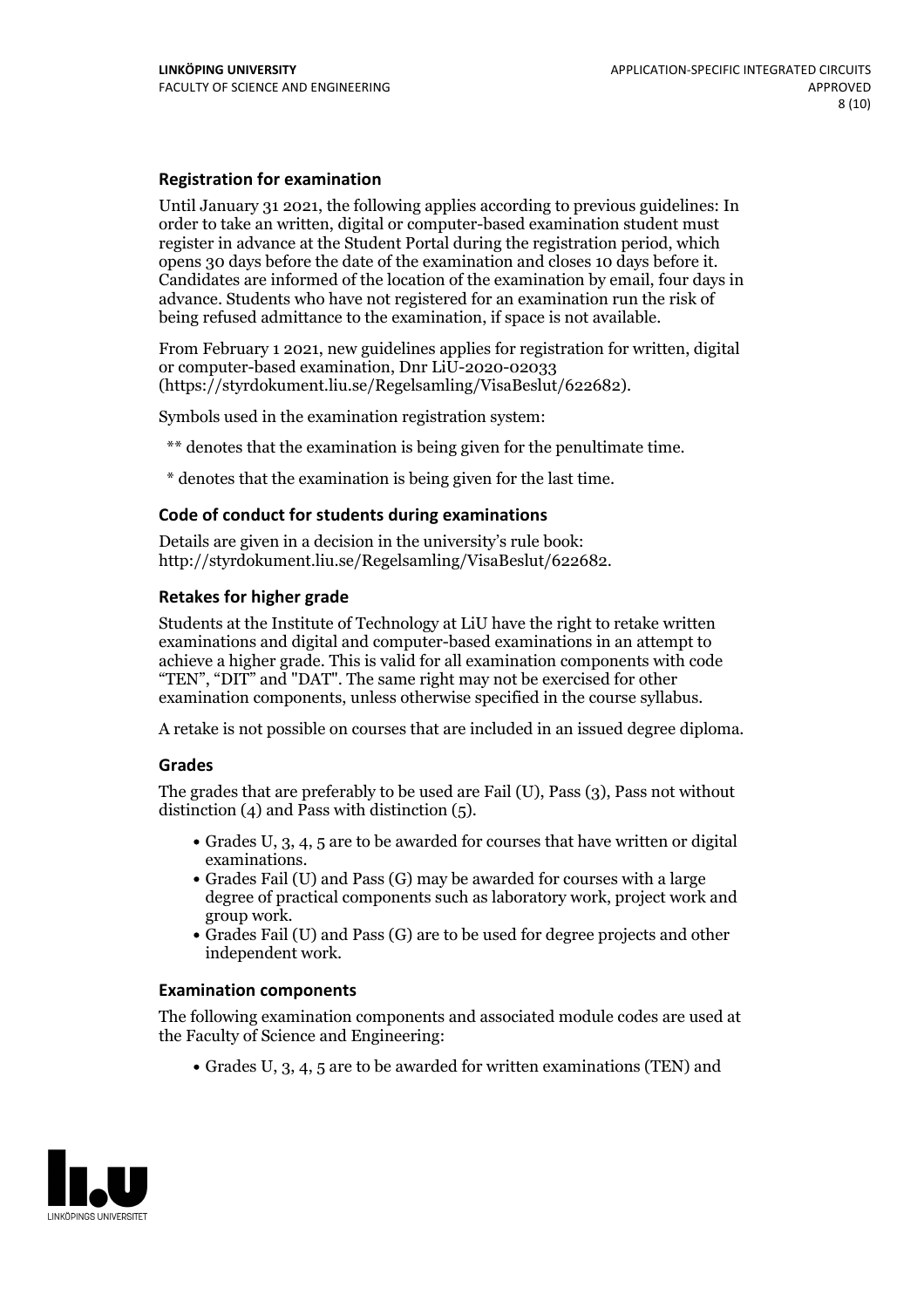- digital examinations (DIT).<br>• Examination components for which the grades Fail (U) and Pass (G) may be awarded are laboratory work (LAB), project work (PRA), preparatory written examination (KTR), digital preparatory written examination (DIK), oral examination (MUN), computer-based examination (DAT), home
- assignment (HEM), and assignment (UPG).<br>• Students receive grades either Fail (U) or Pass (G) for other examination components in which the examination criteria are satisfied principally through active attendance such as tutorial group (BAS) or examination item
- (MOM).<br>• Grades Fail (U) and Pass (G) are to be used for the examination components Opposition (OPPO) and Attendance at thesis presentation (AUSK) (i.e. part of the degree project).

In general, the following applies:

- 
- Mandatory course components must be scored and given <sup>a</sup> module code. Examination components that are not scored, cannot be mandatory. Hence, it is voluntary to participate in these examinations, and the voluntariness must be clearly stated. Additionally, if there are any associated conditions to the examination component, these must be clearly stated as well.<br>• For courses with more than one examination component with grades
- U,3,4,5, it shall be clearly stated how the final grade is weighted.

For mandatory components, the following applies: If special circumstances prevail, and if it is possible with consideration of the nature ofthe compulsory component, the examiner may decide to replace the compulsory component with another equivalent component. (In accordance with the LiU Guidelines for education and examination for first-cycle and second-cycle education at Linköping University, http://styrdokument.liu.se/Regelsamling/VisaBeslut/917592).

For written examinations, the following applies: If the LiU coordinator for students with disabilities has granted a student the right to an adapted examination for a written examination in an examination hall, the student has the right to it. If the coordinator has instead recommended for the student an adapted examination or alternative form of examination, the examiner may grant this if the examiner assesses that it is possible, based on consideration of the course objectives. (In accordance with the LiU Guidelines for education and examination for first-cycle and second-cycle education at Linköping University, http://styrdokument.liu.se/Regelsamling/VisaBeslut/917592).

### **Reporting of examination results**

The examination results for a student are reported at the relevant department.

### **Plagiarism**

For examinations that involve the writing of reports, in cases in which it can be assumed that the student has had access to other sources (such as during project work, writing essays, etc.), the material submitted must be prepared in accordance